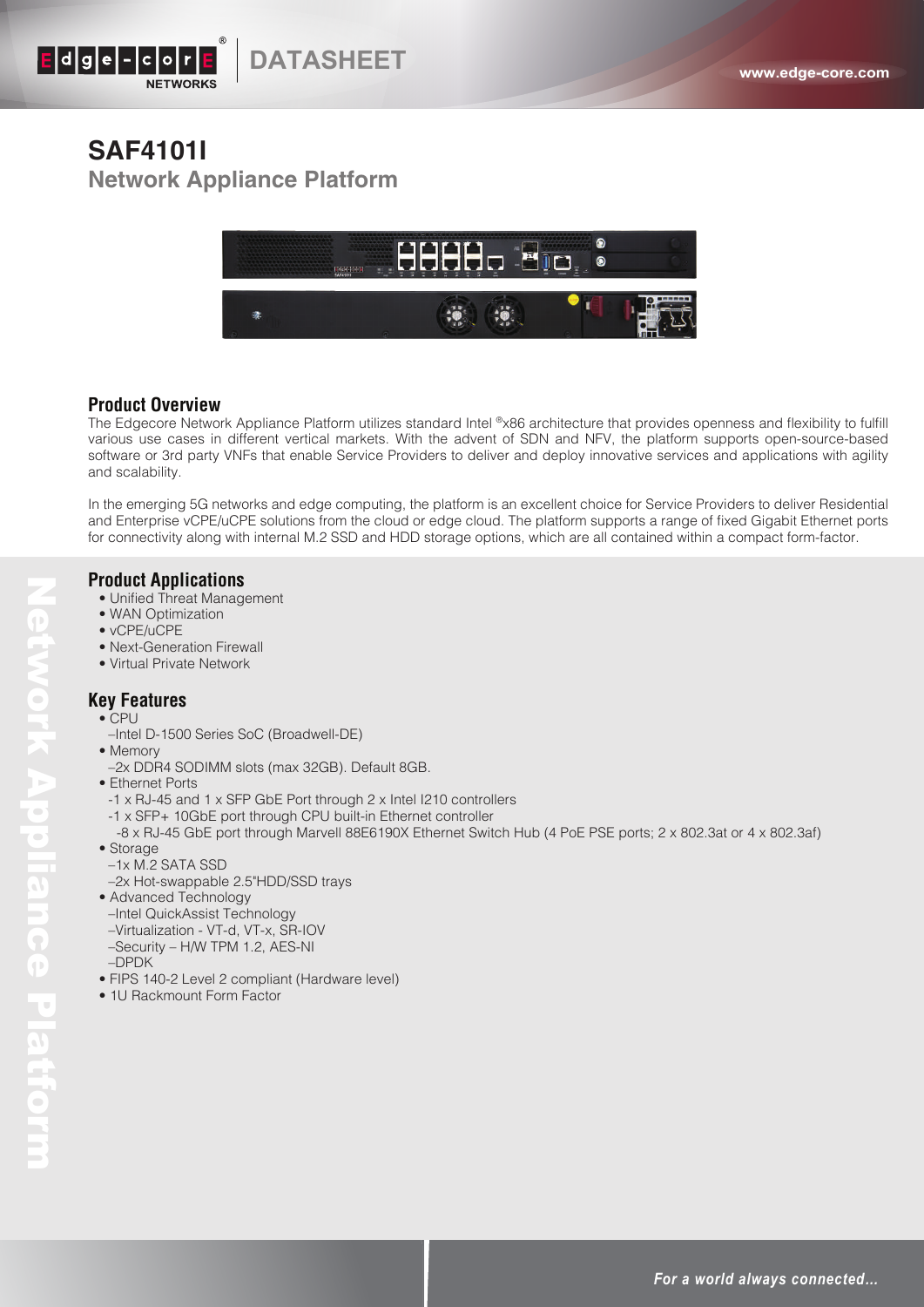# SAF4101I Product Specifications

## **Features**

| <b>Product Model</b>         |                   | <b>SAF4101I</b>                                                                                               |
|------------------------------|-------------------|---------------------------------------------------------------------------------------------------------------|
| <b>Product Image</b>         |                   | $\bullet$<br>$\circ$                                                                                          |
| <b>Mechanical Platform</b>   |                   | 1U rack mount (support FIPS 140-2 Level 2 in chassis)                                                         |
| <b>Processor System</b>      | Processor Type    | SoC, Intel® Pentium® Processor D1517 (FCBGA, 14nm)                                                            |
|                              | Max Speed         | 1.6 GHz (Turbo 1.9 GHz)                                                                                       |
|                              |                   | Cores/Virtual CPUs Support 4 cores, 8 threads                                                                 |
| <b>System Memory</b>         | Socket            | 2 x DDR4 SO-DIMM slots                                                                                        |
|                              | Type/Capacity     | DDR4 SO-DIMM 2133 MHz ECC 8 GB (32 GB Max.)                                                                   |
| <b>Boot Flash</b>            | Flash Type        | <b>SPI Flash</b>                                                                                              |
|                              | Firmware Base     | <b>AMI AptioV UEFI BIOS</b>                                                                                   |
| <b>Ethernet Ports</b>        | <b>WAN</b>        | 1 x RJ-45 and 1 x SFP GbE Port through 2 x Intel I210 controllers                                             |
|                              | <b>DMZ</b>        | 1 x SFP+ 10GbE port through CPU built-in Ethernet controller                                                  |
|                              | LAN               | 8 x RJ-45 GbE port through Marvell 88E6190X Ethernet Switch Hub (4 PoE PSE ports; 2 x 802.3at or 4 x 802.3af) |
| <b>Advanced Technologies</b> |                   | Intel vPro, VT-x, VT-d, EPT, AES-NI, TSX-NI, TPM V1.2 through ST ST33TPM12LPC                                 |
| <b>Local Storage</b>         | M.2               | 1 x M.2 SATAIII SSD, support 2242 type, default 32 GB                                                         |
|                              | HDD/SSD           | 2 x hot-swappable 2.5" SATAIII HDD/SSD                                                                        |
| I/O Interface                |                   | 1 x USB 3.0 Type-A                                                                                            |
|                              |                   | 1 x RJ-45 serial console port                                                                                 |
|                              |                   | 1 x hardware reset button                                                                                     |
|                              |                   | 1 x power on/off switch                                                                                       |
|                              |                   | Ethernet (refer to above Ethernet Ports)                                                                      |
| <b>Power</b>                 | Type/Watts        | 300 W, support for redundant 1+1 power, single PSU installed                                                  |
|                              | Input             | AC 110 to 240 @ 50/60 Hz                                                                                      |
| <b>System Cooling</b>        |                   | 2 x PWM fans, supports smart fan                                                                              |
| <b>Software</b>              | OS Support        | Ubuntu Linux Server 14.04 LTS                                                                                 |
|                              | Management        | BMC firmware powered by Avocent MergePoint                                                                    |
|                              | Applications      | Support DPDK                                                                                                  |
| <b>Physical</b>              | <b>Dimensions</b> | 442 (W) x 298.3 (D) x 43.6 (H) mm                                                                             |
|                              | Weight            | 4.1 kg                                                                                                        |
| <b>Environment</b>           | Operating         | Temperature: 0 to 40°C, Humidity: 20%~90% RH                                                                  |
|                              | Storage           | Temperature: - 20 to 70°C, Humidity: 5%~90% RH                                                                |
| <b>Compliances</b>           | <b>EMC/Safety</b> | CE/FCC compliance                                                                                             |
|                              | RoHS              | <b>RoHS 2.0</b>                                                                                               |